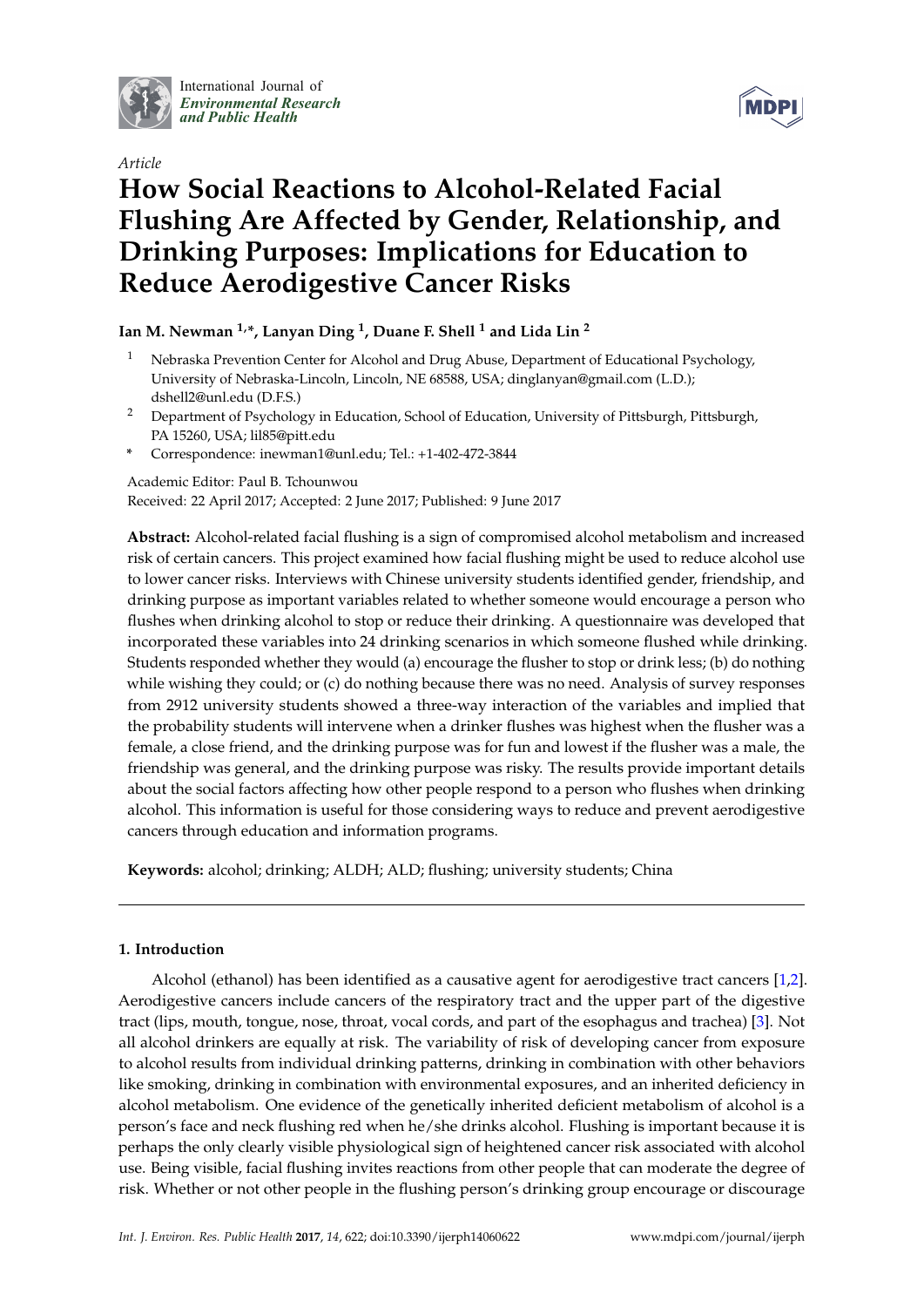further drinking is important. This paper explores the effects of social factors on how other people respond to someone's visibly flushing.

#### *1.1. Physiological Cause of Alcohol-Related Flushing and Cancer Risk*

Alcohol (ethanol) metabolism proceeds in two stages. In the first stage, alcohol is metabolized by the enzyme alcohol dehydrogenase (ADH) into acetaldehyde. Acetaldehyde is carcinogenic and toxic, and, in some people, stimulates a histamine reaction visible as a red flush on the face and neck. In the second stage, the aldehyde dehydrogenase (ALDH) isozymes metabolize acetaldehyde into relatively harmless acetic acid that is expelled from the body mostly in the urine. Genetic code for ALDH consists of 19 genes in 11 families [\[4\]](#page-9-3). One group, ALDH2, is mainly responsible for acetaldehyde metabolism. Some individuals inherit a mutated form that is enzymatically inactive (ALDH2\*2) leading to increased exposure to acetaldehyde in these individuals when ingesting alcohol [\[5\]](#page-9-4). Lachenmeier and Salaspuro described a causal relationship between acetaldehyde exposure and upper aerodigestive cancers and suggest the carcinogenicity of acetaldehyde may be higher than previously estimated [\[6\]](#page-9-5).

One ALDH gene is inherited from each parent. Individuals who inherit two ALDH2\*2 genes (homozygous) are essentially unable to metabolize alcohol, experience extreme reactions from the accumulation of acetaldehyde, and as a consequence do not drink or rarely drink. Heterozygous individuals (ALDH2\*2/ALDH2\*1) experience a greatly reduced ability to metabolize acetaldehyde—about 18% of normal metabolism [\[7\]](#page-9-6). In addition to flushing, these individuals also sometimes experience tachycardia, headache, heart palpitation, shortness of breath, hyperventilation, low blood pressure, vertigo, nausea, and vomiting [\[8\]](#page-9-7) when they drink alcohol. Such uncomfortable physiological responses to alcohol have been suggested as a reason Asian populations consume less alcohol and have fewer alcohol-dependent persons [\[9\]](#page-9-8). However, despite the associated discomforts, these individuals often drink through their discomfort and develop some level of tolerance for alcohol. A study by Parrish et al. explored whether social embarrassment from facial flushing could reduce an individual's exposure to alcohol, but found that some individuals overcome embarrassment from flushing to continue drinking [\[10\]](#page-9-9). Observers of flushing drinkers suggest they continue drinking as a result of social pressures and traditions [\[5,](#page-9-4)[10](#page-9-9)[–13\]](#page-9-10). It is the individuals who flush and keep on drinking who have significantly increased risks for upper aerodigestive cancers.

Data from alcoholics in Japan [\[14\]](#page-9-11) suggest that the number of individual heterozygotes who drink alcohol is increasing: 3% in 1979, 8% in 1986, 13% in 1992. Later data suggests as many as 26% of males in Tokyo drinking more than 400 g of alcohol per week were heterozygotes [\[15\]](#page-9-12). If the same trend observed in Japan is occurring in China, combined with evidence that the number of drinkers and the per-capita alcohol use are increasing in China [\[16](#page-9-13)[–18\]](#page-9-14), then there is an increasing risk of upper aerodigestive cancers. Currently in China, among men esophageal cancer (one of the cancers grouped under aerodigestive cancers) is the fourth leading cause of cancer deaths; among women, it is the eighth [\[19\]](#page-9-15). It is estimated that half of Chinese, Japanese, Korean, and other Asian people have the genetic predisposition to flush [\[3\]](#page-9-2). Brooks et al. estimate that 540 million individuals worldwide are ALDH2-deficient (8%) [\[20\]](#page-9-16). A reduction in alcohol consumption among ALDH2-deficient humans could lead to reductions in the occurrence of aerodigestive cancers.

A reduction in alcohol consumption among ALDH-deficient individuals can be achieved if the individuals who flush change their drinking behavior and if those who encourage those individuals to drink more change theirs.

# *1.2. Study Purpose*

The purpose of this study was to identify and examine the interaction of social variables that could affect whether a person was willing to suggest to someone who flushes that he/she stop or reduce drinking.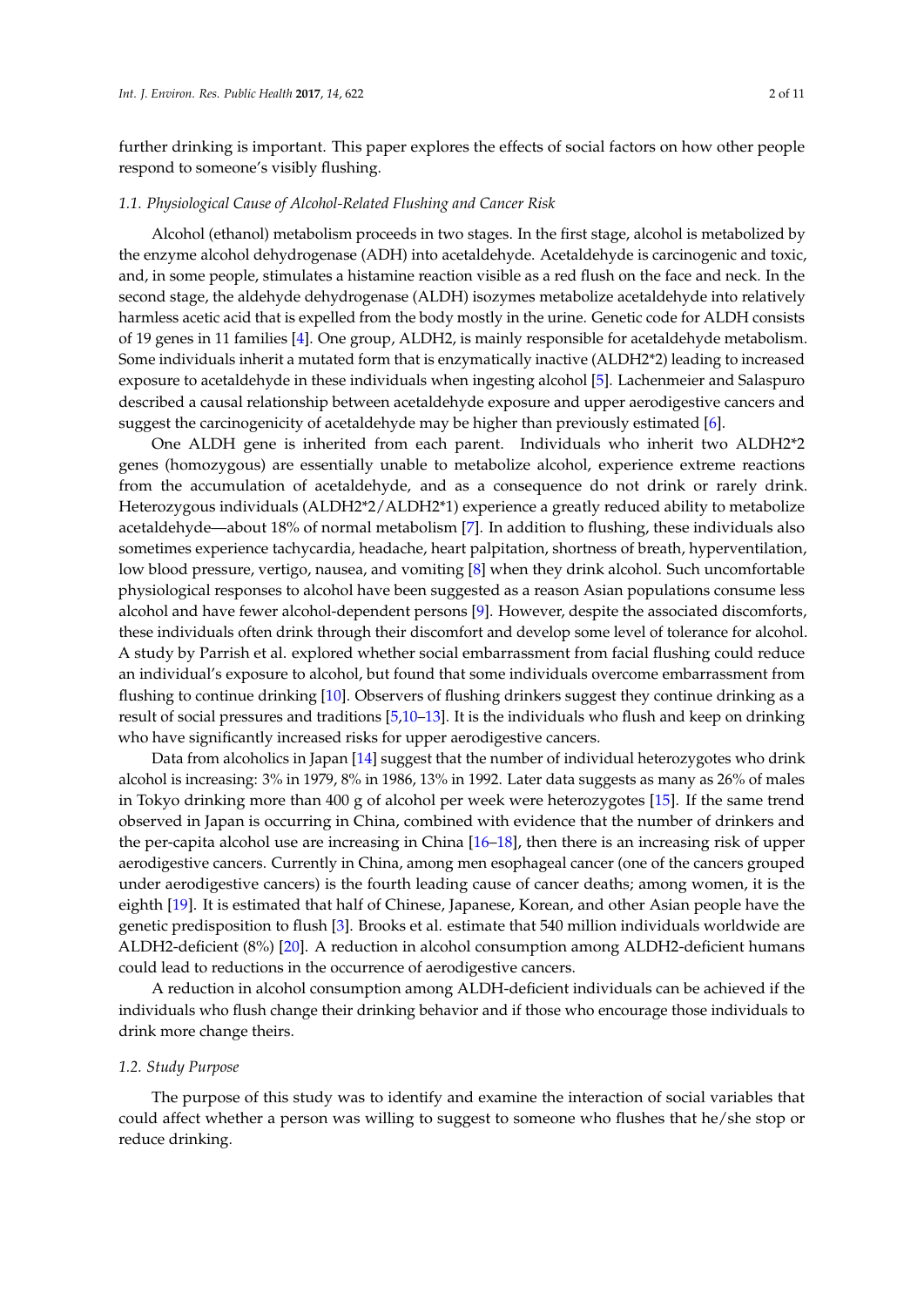# **2. Materials and Methods**

#### *2.1. Questionnaire Development*

To develop the questionnaire, we initially conducted semi-structured personal interviews with students to identify what students thought were the factors influencing their reaction to a fellow student flushing. In all, 24 Chinese university students participated in the interviews.

Data from the interviews identified three factors that were used for questionnaire development. First, students confirmed the importance of gender as a major predictor of how other people would react to someone's flushing that was identified in prior studies [\[21–](#page-9-17)[23\]](#page-10-0). Second, students indicated that people's reactions to someone's flushing would depend on whether the person who flushed was a haopengyou (好朋友) or a putongpengyou (普通朋友), which we have translated to English as "a close friend" or "a general friend." Third, students indicated that two contrasting purposes of the drinking would affect reactions. A fun/pleasure drinking occasion was described as a relaxed drinking environment that served as a means to enjoy the pleasures of drinking and friendship. In contrast, at risky drinking occasions, some drinkers come for the purpose of getting drunk or getting others drunk. These three factors were used to develop the questionnaire for this study.

Because of the contextual nature of reactions reported by students, the questionnaire was designed with a scenario format. Six drinking scenarios were developed as described in Table [1.](#page-3-0) Three of the drinking scenarios described a drinking occasion to which most of the people came with the purpose of having a fun/pleasurable time with friends: (1) having a leisurely dinner with friends; (2) taking a break during a group work project; and (3) having dinner with a professor after finishing a large project. Three of the drinking scenarios described occasions where the students came together expecting a considerable amount of drinking and the likelihood of getting drunk themselves or getting someone else drunk: (4) toasting at a friend's birthday party; (5) drinking with senior students at a club dinner; and (6) a graduation party. For each of these six scenarios, there were separate questions about reactions to a male flusher and a female flusher. For each of the scenarios, the participants were given three responses: (1) encourage the flusher to reduce or stop drinking; (2) not encourage the flusher to reduce or stop drinking but felt they should; and (3) not do anything because there was no need to. Each scenario included four possible types of flushers: a close male friend, a general male friend, a close female friend, and a general female friend. This resulted in a  $6 \times 2 \times 2 = 24$  design in which all students who took the survey responded to 24 questions (Table [1\)](#page-3-0). Additionally, a question taken from the College Students' Health Behavior Survey [\[24\]](#page-10-1) asked whether students had ever observed someone flushing.

| Scenario                                                                                                        | Gender                                  | Friendship                                | <b>What Would You Do?</b>                                                                                                                                                                                                                                                  |  |
|-----------------------------------------------------------------------------------------------------------------|-----------------------------------------|-------------------------------------------|----------------------------------------------------------------------------------------------------------------------------------------------------------------------------------------------------------------------------------------------------------------------------|--|
| Six scenarios for<br>drinking purpose:<br>three for<br>fun/pleasurable<br>drinking; three for<br>risky drinking | If the friend who<br>flushed is a male, | and if you and he<br>are good friends,    | (1) I would suggest that he stop drinking or drinking less.<br>(2) I would not suggest that he stop drinking or drinking<br>less, even though I think he should.<br>(3) I would not suggest that he stop drinking or drinking<br>less, bacause I do not think he needs to. |  |
|                                                                                                                 |                                         | and if you and he<br>are general friends, | (1) I would suggest that he stop drinking or drinking less.<br>(2) I would not suggest that he stop drinking or drinking<br>less, even though I think he should.<br>(3) I would not suggest that he stop drinking or drinking<br>less, bacause I do not think he needs to. |  |

| Table 1. Matrix illustrating question logic. |  |  |  |  |  |
|----------------------------------------------|--|--|--|--|--|
|----------------------------------------------|--|--|--|--|--|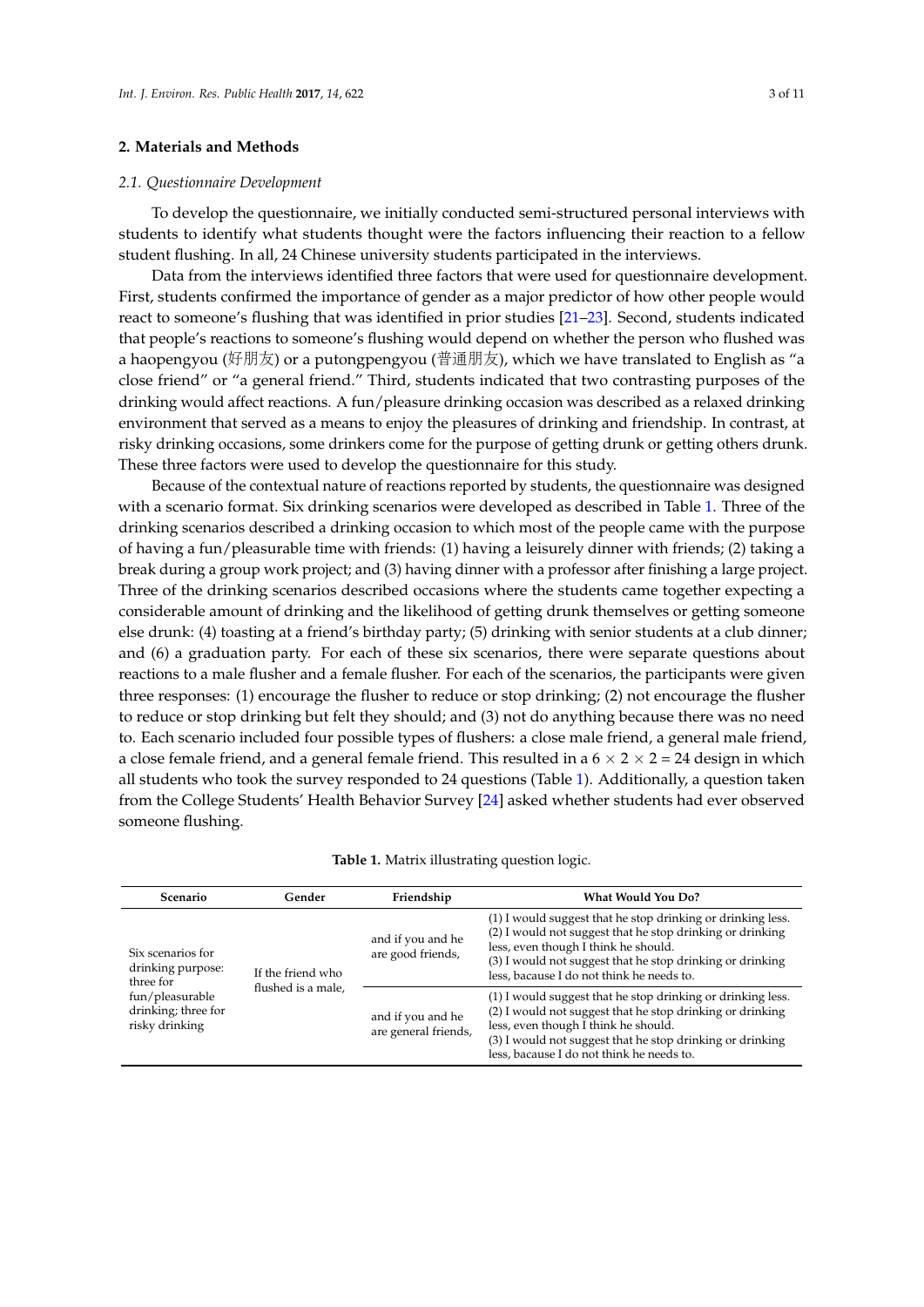<span id="page-3-0"></span>

| Scenario                                                                                                        | Gender                                    | Friendship                                 | <b>What Would You Do?</b>                                                                                                                                                                                                                                                       |
|-----------------------------------------------------------------------------------------------------------------|-------------------------------------------|--------------------------------------------|---------------------------------------------------------------------------------------------------------------------------------------------------------------------------------------------------------------------------------------------------------------------------------|
| Six scenarios for<br>drinking purpose:<br>three for<br>fun/pleasurable<br>drinking; three for<br>risky drinking | If the friend who<br>flushed is a female, | and if you and she<br>are good friends,    | (1) I would suggest that she stop drinking or drinking less.<br>(2) I would not suggest that she stop drinking or drinking<br>less, even though I think she should.<br>(3) I would not suggest that she stop drinking or drinking<br>less, bacause I do not think she needs to. |
|                                                                                                                 |                                           | and if you and she<br>are general friends, | (1) I would suggest that she stop drinking or drinking less.<br>(2) I would not suggest that she stop drinking or drinking<br>less, even though I think she should.<br>(3) I would not suggest that she stop drinking or drinking<br>less, bacause I do not think she needs to. |

# *2.2. Survey Participants*

A total of 2912 students from universities in Southwestern, Central, and Northeastern China completed the survey. Data from 2492 (85.6%) of the surveys presented valid results (1114 males; 1378 females). The description of the sample is provided in Table [2.](#page-3-1)

<span id="page-3-1"></span>

| <b>Respondent Characteristics</b> |              | Male             |      | Female           |               | <b>Total</b>     |               |
|-----------------------------------|--------------|------------------|------|------------------|---------------|------------------|---------------|
|                                   |              | $\boldsymbol{n}$ | $\%$ | $\boldsymbol{n}$ | $\frac{0}{0}$ | $\boldsymbol{n}$ | $\frac{0}{0}$ |
| Demographics                      |              |                  |      |                  |               |                  |               |
|                                   | 18 and under | 76               | 6.8  | 136              | 9.9           | 212              | 8.5           |
| Age                               | 19 and 20    | 611              | 54.8 | 706              | 51.2          | 1317             | 52.8          |
|                                   | 21 and older | 427              | 38.4 | 536              | 38.9          | 963              | 38.7          |
| Year                              | Freshman     | 679              | 61.0 | 686              | 49.8          | 1365             | 54.8          |
|                                   | Sophomore    | 178              | 16.0 | 258              | 18.7          | 436              | 17.5          |
|                                   | Junior       | 137              | 12.2 | 297              | 21.6          | 434              | 17.4          |
|                                   | Senior       | 120              | 10.8 | 137              | 9.9           | 257              | 10.3          |
| Flushing                          |              |                  |      |                  |               |                  |               |
| Observed others'<br>flushing?     | Frequently   | 782              | 70.2 | 982              | 71.3          | 1764             | 70.8          |
|                                   | Occasionally | 317              | 28.5 | 383              | 27.8          | 700              | 28.2          |
|                                   | Never        | 15               | 1.3  | 13               | 0.9           | 28               | 1.0           |
|                                   | Total        | 1114             | 100  | 1378             | 100           | 2492             | 100           |

**Table 2.** Sample age, year in university, and flushing experience.

#### *2.3. Data Analysis Plan*

A generalized logit mixed model was estimated in Mplus Version 7.0 [\[25\]](#page-10-2) to evaluate the main and interactive effects of gender, degree of friendship, and drinking purpose on students' reactions to a person flushing from alcohol use. The scenarios had three possible reactions to facial flushing. These were dummy coded into a multinomial outcome variable for the logistic regression using "not do anything because there was no need to" as the reference category. Generalized modeling was necessary to account for the nominal natural of the outcome, whereas mixed modeling was necessary to account for the dependency among observations due to the nesting of responses within students. Level 1 (responses level) in this model had six fixed effects predictors: gender (0 = male, 1 = female), friendship  $(0 = \text{general friction} \times \text{d})$ , 1 = close friendship), and scenario indicating drinking purpose  $(0 = \text{risk} \times \text{d})$ 1 = fun). These predictors have three two-way interactions (scenario  $\times$  gender, scenario  $\times$  friendship, and gender  $\times$  friendship), and one three-way interaction (scenario  $\times$  gender  $\times$  friendship). Level 2 (students level) in this model accounted for individual differences in the dependency of responses at Level 1 because one student may provide responses more similar to all questions than another. Level 2 (students level) in this model had random effects for these differences in students' responses. The complete model is shown in Appendix [A.](#page-8-0)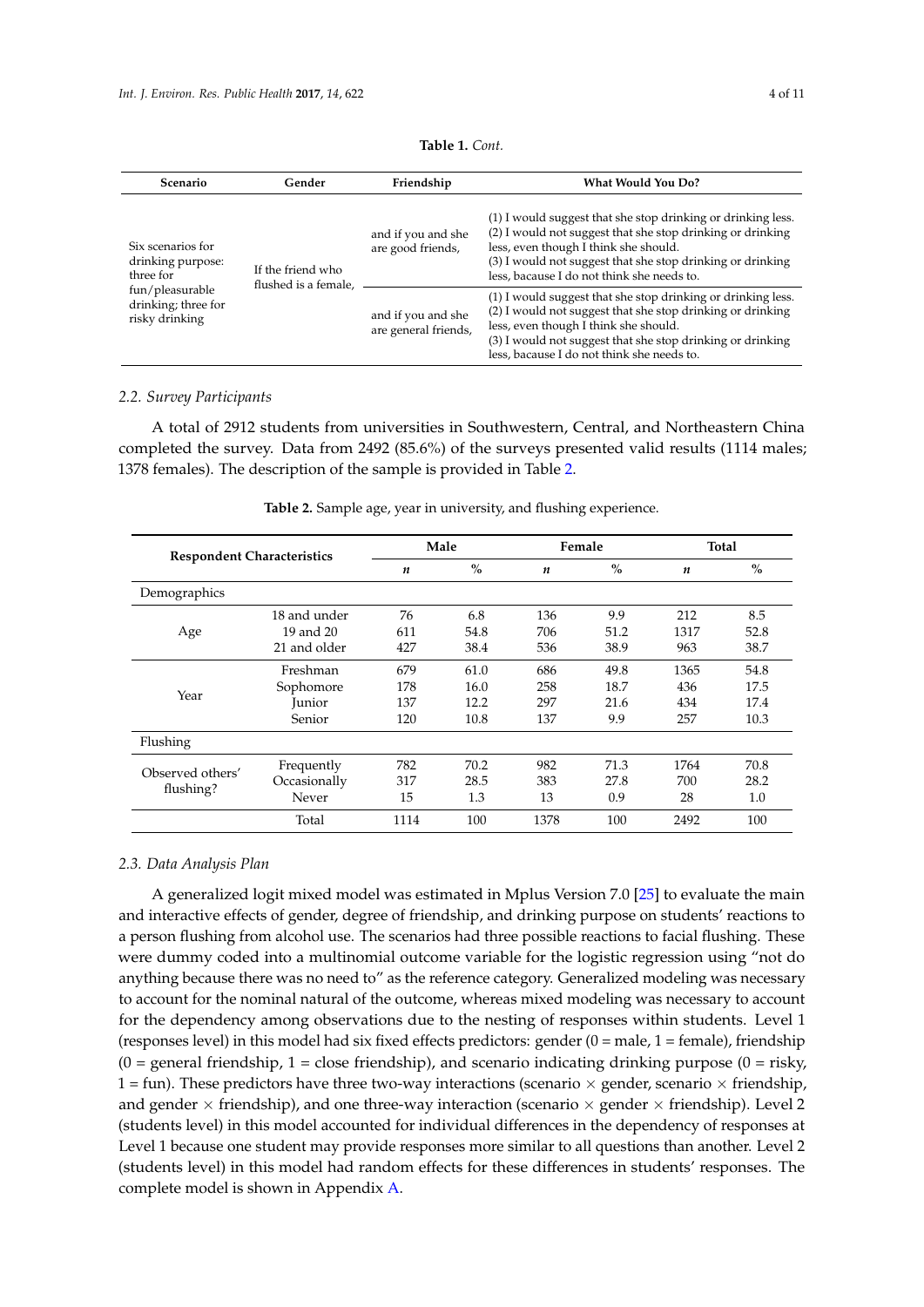Full information maximum likelihood with robust variance estimation was used throughout. Likelihood ratio tests (LRTs) were performed to evaluate the omnibus effect of each predictor on the overall outcome (three response options corresponding to two degrees of freedom), and Wald tests were used to determine the significance for the specific comparisons (two response options corresponding to one degree of freedom). The odds ratios were computed to facilitate interpretation.

# *2.4. Data Availability and Ethical Considerations*

The survey data upon which the results are based can be accessed at University of Nebraska-Lincoln Data Repository [\[26\]](#page-10-3). Responsible authorities at each university approved the project and the surveys. The University of Nebraska-Lincoln Institutional Research Board approved both the qualitative and quantitative procedures prior to the study (Interviews: IRB #20100610932EX; Survey: IRB #20110500663EP).

# **3. Results**

The primary purpose of this study was to determine what factors influenced college student responses to someone's facial flushing. Specifically, the study objective was to determine how gender, drinking setting/purpose, and friendship influenced how students reacted.

The results from the test of the full model with all interactions is shown in Table [3.](#page-4-0) The odds of suggesting that the flusher stop or reduce drinking versus making no such suggestion were higher with respect to females, close friends, and fun drinking occasions. The three-way interaction among these factors was significant (Table [3\)](#page-4-0). The variance of Level 2 random effects of student on responses for "would suggest the person stop or reduce drinking" versus no suggestion was τ*suggest*,00 = 3.721, *p* < 0.001, indicating a significant variability in response among students. Similarly, the variance of Level 2 random effects of students on responses for "want to suggest the person stop or reduce drinking, but did not" versus no suggestion was τ*want*,00 = 2.577, *p* < 0.001, indicating a significant between-student variance in the outcome.

| <b>Variables</b>                   | ĥ            | ŚΈ    | ÓR    |
|------------------------------------|--------------|-------|-------|
| Would suggest stop/reduce vs. no   |              |       |       |
| Gender                             | $1.670***$   | 0.058 | 5.31  |
| Friendship                         | $1.339***$   | 0.054 | 3.817 |
| Drinking purpose                   | $1.179***$   | 0.054 | 3.252 |
| $G \times F$                       | $-0.641$ *** | 0.058 | 0.527 |
| $G \times P$                       | $0.159$ ***  | 0.062 | 1.172 |
| $F \times P$                       | $-0.059$     | 0.051 | 0.943 |
| $G \times F \times P$              | $0.402$ ***  | 0.080 | 1.495 |
| Want to suggest stop/reduce vs. no |              |       |       |
| Gender                             | $0.620$ ***  | 0.049 | 1.859 |
| Friendship                         | $-0.529$ *** | 0.051 | 0.589 |
| Drinking purpose                   | $0.589$ ***  | 0.047 | 1.803 |
| $G \times F$                       | $-0.320$ *** | 0.061 | 0.726 |
| $G \times P$                       | 0.081        | 0.064 | 1.084 |
| $F \times P$                       | $0.299$ ***  | 0.057 | 0.741 |
| $G \times F \times P$              | 0.254        | 0.089 | 1.289 |

<span id="page-4-0"></span>**Table 3.** Logistic regression results for reactions to someone's alcohol-related facial flushing.

\*\*\*  $p < 0.001$ . 0 = male, 1 = female. 0 = general friend, 1 = close friend. 0 = risky drinking purpose, 1 = fun drinking purpose. OR = odds ratio. G = gender, P = drinking purpose, F = friendship,  $G \times F$  = gender  $\times$  friendship,  $G \times P$  = gender  $\times$  drinking purpose,  $F \times P$  = friendship  $\times$  drinking purpose.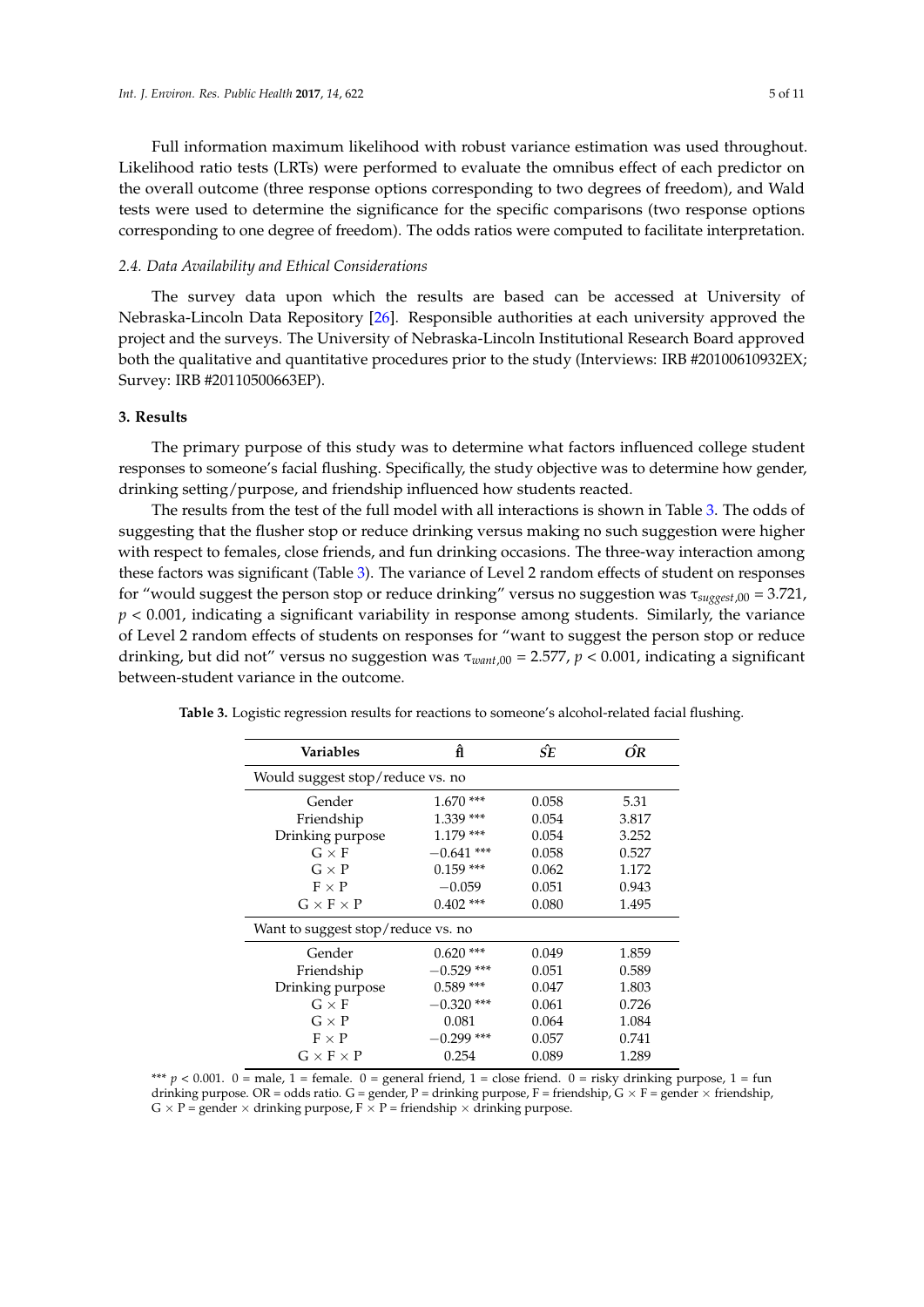In the follow-up test, holding constant the random effect, the three-way interactive logistic model implied that the probability of suggesting to a flusher to stop or reduce drinking versus not making such a suggestion was the highest when the flushing student was a close female friend in a fun drinking situation and lowest if the flusher was a general male friend in a risky drinking situation.

$$
\pi_{Male*Close*Fun} = 0.90, \pi_{Male*General*Fun} = 0.72, \pi_{Female*Close*Fun}
$$
  
= 0.943, \pi\_{Female\*General\*Fun} = 0.941, \pi\_{Male\*Close\*Risky}  
= 0.75, \pi\_{Male\*General\*Risky} = 0.44, \pi\_{Female\*Close\*Risky}  
= 0.89, \pi\_{Female\*General\*Risky} = 0.81).

The odds of wanting to suggest that the flusher stop but not actually doing so versus having no such inclination were lower with respect to female flushers and close friends and were also lower with respect to close friends (of either gender) in fun drinking occasions. The three-way interaction among these factors was not significant (Table [3\)](#page-4-0). However, there were significant two-way interactions for friendship  $\times$  purpose and gender  $\times$  friendship, but no significant interactions for gender  $\times$  purpose.

In the follow-up test, holding constant the type of drinking purpose and the random effect, the two-way interactive logistic model suggested that the probability that a student did not suggest that a flusher stop or reduce but wanted to versus the probability that a student had no such inclination was the highest when the flushing student was a general female friend and the lowest if the flusher was a close male friend.

$$
\pi_{male*close} = 0.61, \pi_{male*general} = 0.75, \pi_{female*close} = 0.71, \pi_{female*general} = 0.84).
$$

When holding constant gender and the random effect, the probability of wanting to make a suggestion versus having no such inclination was highest when the flushing student was a general friend in a fun drinking situation and lowest when the flusher was a close friend in a risky drinking purpose.

$$
\pi_{close\text{+}fun} = 0.71, \ \pi_{close\text{+}risky} = 0.70, \ \pi_{general\text{+}fun} = 0.85, \ \pi_{general\text{+}risky} = 0.76.
$$

### **4. Discussion**

Alcohol-induced facial flushing is common in Asian populations and indicates in a given individual a compromised ability to metabolize alcohol and an increased risk for upper aerodigestive cancers. When someone's heightened risk is visible to other people in a drinking situation, it raises questions about how facial flushing could be used as a cue for people to make a suggestion to the person who flushes to reduce or stop their drinking. This study explored the effects of three social factors—gender, degree of friendship, and drinking purpose—on the likelihood that someone would intervene. The results from this study can benefit the development of educational programs aimed at increasing the number of people who reduce or stop drinking because they flush and who lend support to drinking companions who want to stop drinking or slow down. Chang et al. [\[27\]](#page-10-4) have recently suggested education as an option to reduce aerodigestive cancers.

Almost all of the students in the sample (99%) reported that they regularly or occasionally observed someone flushing when drinking alcohol, leading us to believe that an educational program for Chinese young adults developed around the flushing phenomenon would be relevant.

Our results indicated that the probability that someone would suggest to a flusher that she or he stop or reduce drinking was highest when the flusher was a female and a close friend and when the drinking situation was principally for pleasure. The probability that someone would not intervene even while thinking the flushing person should stop drinking ("bystanders") was highest either when the flusher was a general female friend or when the flusher was a general friend (regardless of gender) in a fun drinking situation.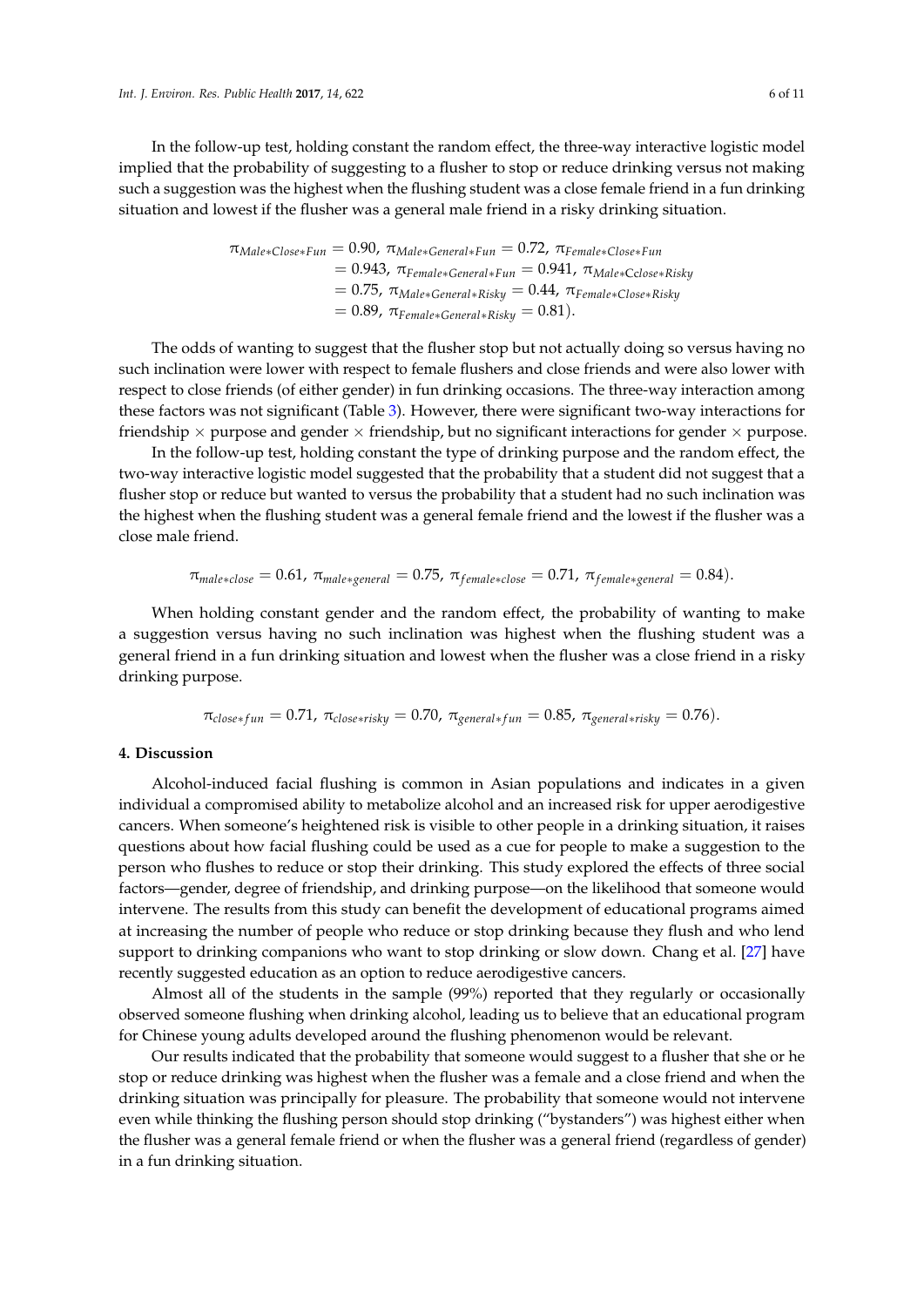Finding that the probability that people will suggest to a person who flushes that they reduce or stop drinking is highest when the person flushing is a female and a close friend and when the drinking situation is for pleasure gives rise to the most likely scenario about which to begin education to modify drinking behaviors.

An educational approach making use of these findings will have to be sensitive to the Chinese cultural context of gender, friendship, and drinking purposes. Specific implications of using each social factor for educational program development are discussed in the following sections.

#### *4.1. Gender*

Earlier studies suggested that being a female flusher provided a degree of protection from pressure to drink [\[21](#page-9-17)[–23\]](#page-10-0). Study findings continue to support that the probability of intervening is higher for female flushers relative to male flushers. However, our new data suggest that the degree of protection is moderated by friendship and drinking purpose. This was especially apparent for males, and the probability of someone suggesting stopping or reducing drinking increased dramatically if it involved a close friendship and the drinking purpose was for fun/pleasure. For females, there were similar increases in the probability of intervening for close friendship and fun/pleasure drinking purposes, but friendship and drinking purpose made less of a difference. Results suggest that, for females, being female is the main criterion others use to intervene across all situations. For males, however, intervention is heavily influenced by friendship and setting. These results suggest that it would be easier to encourage, and to reinforce suggestions to encourage, females who are flushing, compared to males who are flushing, to reduce or stop drinking when drinking took place with close friends in a fun/pleasure drinking situation. Making a flusher aware of this, and suggesting that they seek assistance from close friends and that they avoid risky drinking situations when possible, could be advised.

For bystanders (the students who said they would not intervene but think they should), gender interactions were less pronounced. Again, there was a higher probability that students think they should intervene when the flusher was a female. However, this was not affected by drinking purpose. The probability of a student saying they want to intervene but did not was higher for general rather than close friends for both females and males. This is likely opposite to the probabilities for intervening because students were more likely to actually intervene with a close friend rather than standing by. These results are not necessarily surprising, but given the almost universal acknowledgment by Chinese people that their drinking patterns are deeply culturally ingrained and would be extremely difficult to change, some education on this issue is thus suggested.

#### *4.2. Friendship*

The students we interviewed said they thought people's reactions to someone flushing would depend on whether the person who flushed was a haopengyou (好朋友) or a putongpengyou (普通<sup>朋</sup>  $\overline{\mathcal{R}}$ ), which we have translated to English as "a close friend" or "a general friend." Students said that the wish to help a close friend is always balanced against the status roles and drinking etiquette in a drinking situation, so while a person may wish to help out a close friend, they may not be able to take action to intervene. For example, drinking at an official banquet with bosses or dignitaries is a situation where status roles and rules of etiquette prevail over individual wishes. Students believed that, while the degree of friendship could not change the rules of etiquette, it might change the degree to which a person followed the rules.

The study results strongly supported the interaction of friendship with the drinking setting, as well as with the gender of the flusher. This was especially true for males more so than females. The probabilities of intervention were much higher when the male was a close friend, whereas they were similar for females regardless of the closeness of the friendship. Similarly, bystanding (being a person who does not intervene, but thinks the flusher should reduce or stop drinking) was more likely for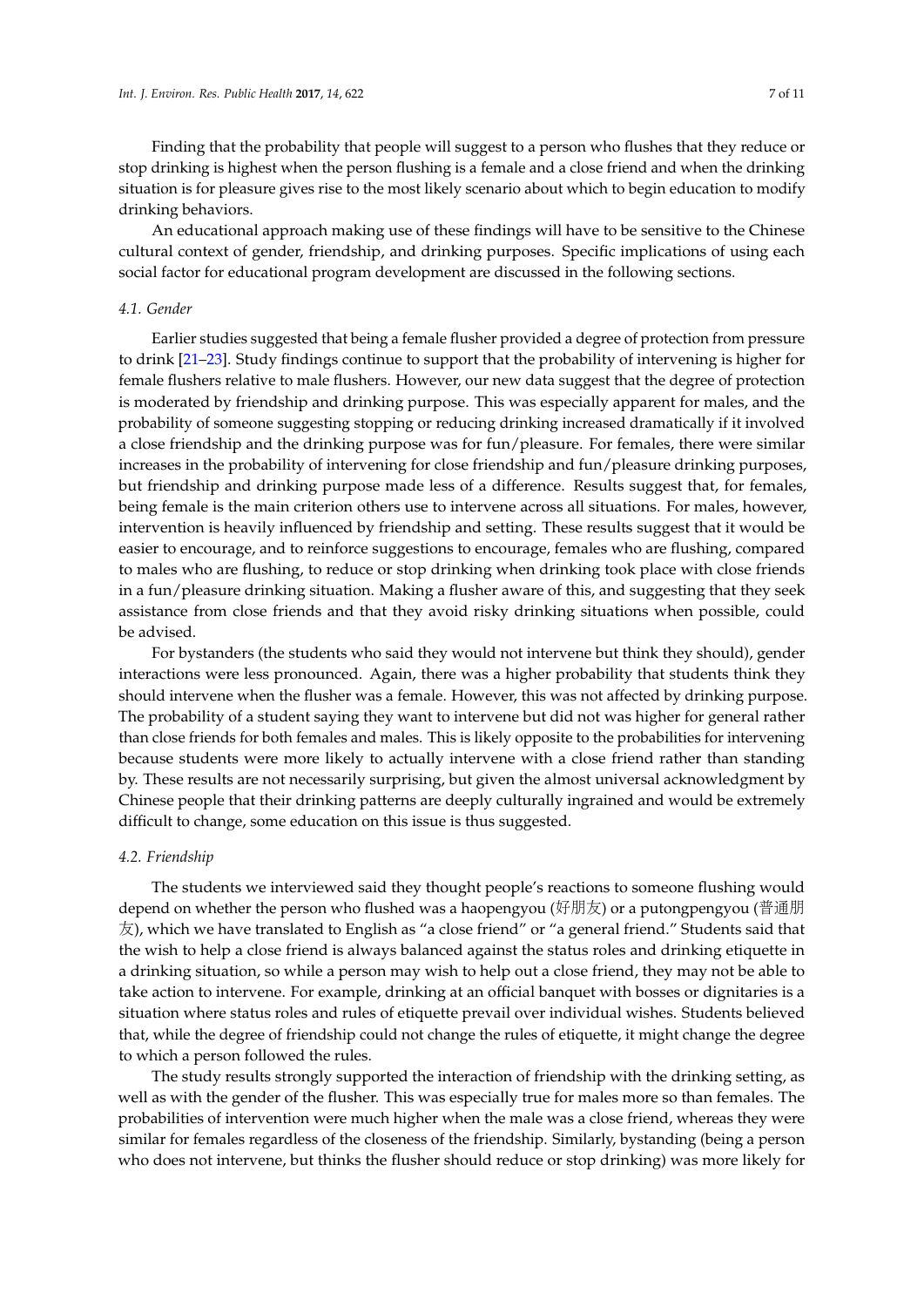general friends of either gender. This suggests hesitancy to speak up or take action when the flusher is only a casual acquaintance.

#### *4.3. Drinking Purpose*

Students we interviewed described contrasting types of occasions where drinking together would occur, which we have classified as fun/pleasure occasions and risky occasions. A fun/pleasure drinking occasion was described as a relaxed drinking environment that served as a means to enjoy the pleasures of drinking and friendship. People at fun/pleasure drinking occasions would not necessarily refuse to get drunk, but getting drunk was not the priority. With fun/pleasure as the unspoken goal, anything that might detract from the fun or pleasure of the occasion would be noticed and resisted. For instance, a person's flushing while drinking could be interpreted as a sign of that person's discomfort, and by extension a threat to the pleasantness of the occasion, so people in the group might encourage the flusher to stop or drink less.

In contrast, at risky drinking occasions, some drinkers come with the purpose of getting drunk or getting others drunk. If the majority of the people in the group shared this objective, an individual's wishes were easily overridden. Anyone who appeared to get in the way of the group's objective may become the focus of the group's attention. If someone in the group flushed and flushing was seen as an obstacle to the group's intentions, members of the group could either ignore the flusher or informally work together to get the flusher drunk. The group's dynamics in these risky drinking occasions may mean that flushers will fight to overcome the physical discomfort of their reaction to alcohol and get drunk. In risky situations, someone who flushes might also pressure other people to drink in order to get others to share in the discomfort and to redirect attention away from themselves.

The study results thus support the importance of the drinking setting and purpose for taking action. It was always the case that students were more likely to intervene in a fun setting than in a risky setting. This was true across both gender and friendship status. However, the effect of the setting was greater for males than females, as the probability of intervening was much lower for males in risky drinking settings. For bystanders, however, the setting made little difference. Setting did not interact with gender, and the probability of not suggesting but wanting to was only marginally higher for general friends in risky drinking situations. These findings suggest that the effect of drinking setting/purpose on the probability of taking overt action is much stronger than that on the probability of thinking that perhaps they should do something but did not.

# *4.4. Limitations*

These results need to be viewed in the context of several limitations. Our results are based on scenarios representing hypothetical situations. Reactions to hypothetical situations may not reflect actual reactions to actual situations. The identification of gender, degree of friendship, and drinking purpose used in this questionnaire was based on interviews from students at only one university. Moreover, while the sample was students from 13 universities in different parts of the country, we cannot claim it is truly representative of all undergraduate university students in China, nor is it representative of China's general population. Interpreting the results from written questionnaires is always dependent upon the honesty of the respondents. The sample was intentionally homogeneous—undergraduate university students—limiting extrapolation of the results to other populations.

#### **5. Conclusions**

New evidence linking alcohol-induced facial flushing to increased aerodigestive cancer risk creates a need to develop prevention and education. This study suggests the effects of social factors on the likelihood that individuals will encourage someone who flushes to stop or reduce drinking. This study identified social factors other than gender, which had been identified in earlier studies, namely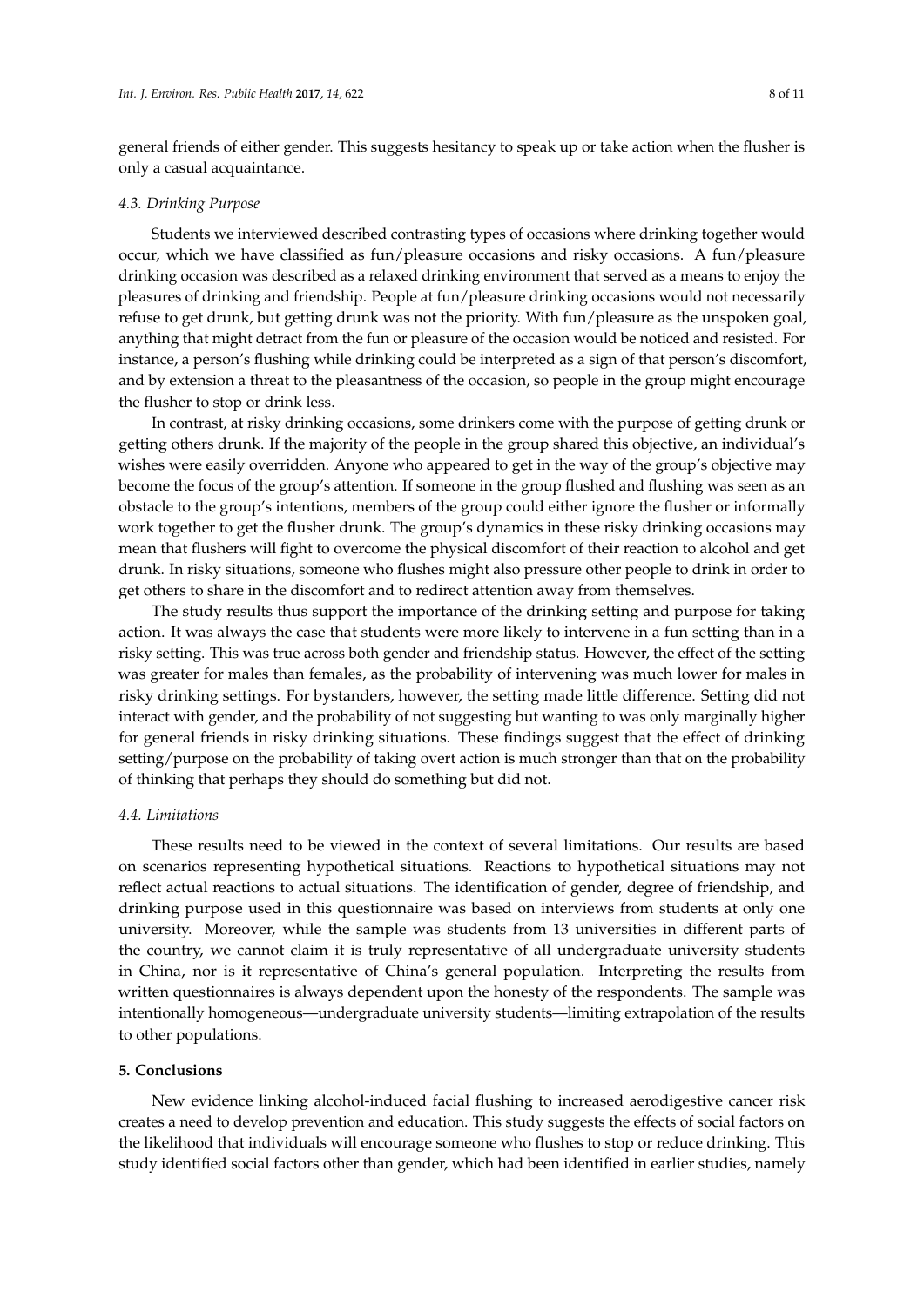the degree of friendship and the drinking purpose, that may increase the likelihood of a person's suggesting that someone who flushes should stop or reduce drinking.

**Acknowledgments:** Researchers received no outside funding for this research. Researchers had institutional support from the University of Nebraska-Lincoln (USA). The authors covered their own costs of publishing in open access. Researchers are grateful to the following colleagues who oversaw the data collection phase of the study: Ling Qian, National Institute of Health Education, Beijing; Xiaoyi Fang, Beijing Normal University, Beijing; Yong Duan, Yunnan Health Education Institute, Kunming.

**Author Contributions:** Ian M. Newman, Lida Lin, and Duane F. Shell conceived the experiment; Lida Lin collected and analyzed interview data; Ian M. Newman, Duane F. Shell, and Lida Lin designed the questionnaire. Lida Lin and Lanyan Ding analyzed the questionnaire data; Lida Lin and Ian M. Newman wrote the first draft of the paper. Duane F. Shell and Lanyan Ding provided critical edits. Ian M. Newman, Duane F. Shell, and Lanyan Ding prepared the final version of the paper.

**Conflicts of Interest:** Lida Lin and Lanyan Ding declare no conflicts of interest. Duane F. Shell has consulted for the National Institute for Health Education, Chinese CDC, and received an honorarium and travel support. In the past five years, Duane F. Shell has received university employment-related funding through grants from the U.S. Department of Education, the National Science Foundation, U.S. Department of Energy, University of Nebraska-Lincoln Office of Research, the Association of American Colleges and Universities, the Nebraska Department of Health and Human Services, the Nebraska Department of Roads/Office of Highway Safety, and the Association of Performing Arts Presenters. He has received private consulting funds from the Buffalo Beach Company, Lincoln, NE, and the St. Elizabeth Foundation, Lincoln, NE. Prior to 2014, Ian Newman was a member of the Research Advisory Committee of the International Center for Alcohol Policies, Washington, D.C. Prior to 2014, he received fees and travel support to attend meetings sponsored or co-sponsored by the International Center for Alcohol Policies. Prior to 2013, Ian Newman consulted for the National Health Education Institute, Chinese CDC, and the Chinese Center for Health Education (CCHE). In the past five years, he has received University of Nebraska employment-related funding from the U.S. Department of Education, the Nebraska Department of Health and Human Services, the Nebraska Department of Roads/Nebraska Office of Highway Safety. As the American deputy director of the American Exchange Center at Xi'an Jiaotong University, Newman received funds from the U.S. State Department and the University of Nebraska. Ian Newman owns an equity interest in The Buffalo Beach Company (Lincoln, Nebraska) and has received consulting fees from The Buffalo Beach Company for independent research on indigenous alcohol use and traffic safety.

#### <span id="page-8-0"></span>**Appendix A**

The equations for the generalized logit mixed mode are as follows:

$$
\log\left(\frac{\pi_{s,ij}}{\pi_{nd,ij}}\right) = \gamma_{s,00} + \gamma_{s,10} \text{Gender}_{ij} + \gamma_{s,20} \text{Friend}_{ij} + \gamma_{s,30} \text{Scenario}_{ij} + \gamma_{s,40} \text{Gender}_{ij} \times \text{Friend}_{ij} + \gamma_{s,50} \text{Gender}_{ij} \times \text{Scenario}_{ij} + \gamma_{s,60} \text{Friend}_{ij} \times \text{Scenario}_{ij} + \gamma_{s,70} \text{Gender}_{ij} \times \text{Friend}_{ij} \times \text{Scenario}_{ij} + \gamma_{s,70} \text{Gender}_{ij} \times \text{Friend}_{ij} \times \text{Scenario}_{ij} + u_{s,0j}
$$
\n(A1)

$$
\log\left(\frac{\pi_{ds,ij}}{\pi_{nd,ij}}\right) = \gamma_{ds,00} + \gamma_{s,10} \text{Gender}_{ij} + \gamma_{ds,20} \text{Friend}_{ij} + \gamma_{ds,30} \text{Scenario}_{ij} + \gamma_{ds,40} \text{Gender}_{ij} \times \text{Friend}_{ij} + \gamma_{ds,50} \text{Gender}_{ij} \times \text{Scenario}_{ij} + \gamma_{ds,60} \text{Friend}_{ij} \times \text{Scenario}_{ij} + \gamma_{ds,70} \text{Gender}_{ij} \times \text{Friend}_{ij} \times \text{Scenario}_{ij} + u_{ds,0j}
$$
\n(A2)

where  $\log\left(\frac{\pi_{nd,ij}}{\pi_{s,ij}}\right)$  is the log odds of a suggestion versus no desire to suggest (and no suggestion) by the *j*th response to the *i*th item;  $\log\left(\frac{\pi_{ds,ij}}{\pi_{s,ij}}\right)$  is the log odds of a desire to suggest (but no suggestion) versus no desire to suggest (and no suggestion); *γs*,00 . . . *γs*,70 and *γds*,00 . . . *γds*,70 are the respective fixed effects for each log odds comparison;  $u_{s,0j}$  and  $u_{ds,0j}$  are the respective random effects under the assumption  $u_{s,0j} \sim N(0, \tau_{s,00})$  and  $u_{ds,0j} \sim N(0, \tau_{ds,00})$ ; all predictor variables are dummy coded with reference groups corresponding to males  $(0 = male, 1 = female)$ , close friends  $(0 = general, 1 = close)$ , and fun scenarios  $(0 = \text{risky}, 1 = \text{fun}).$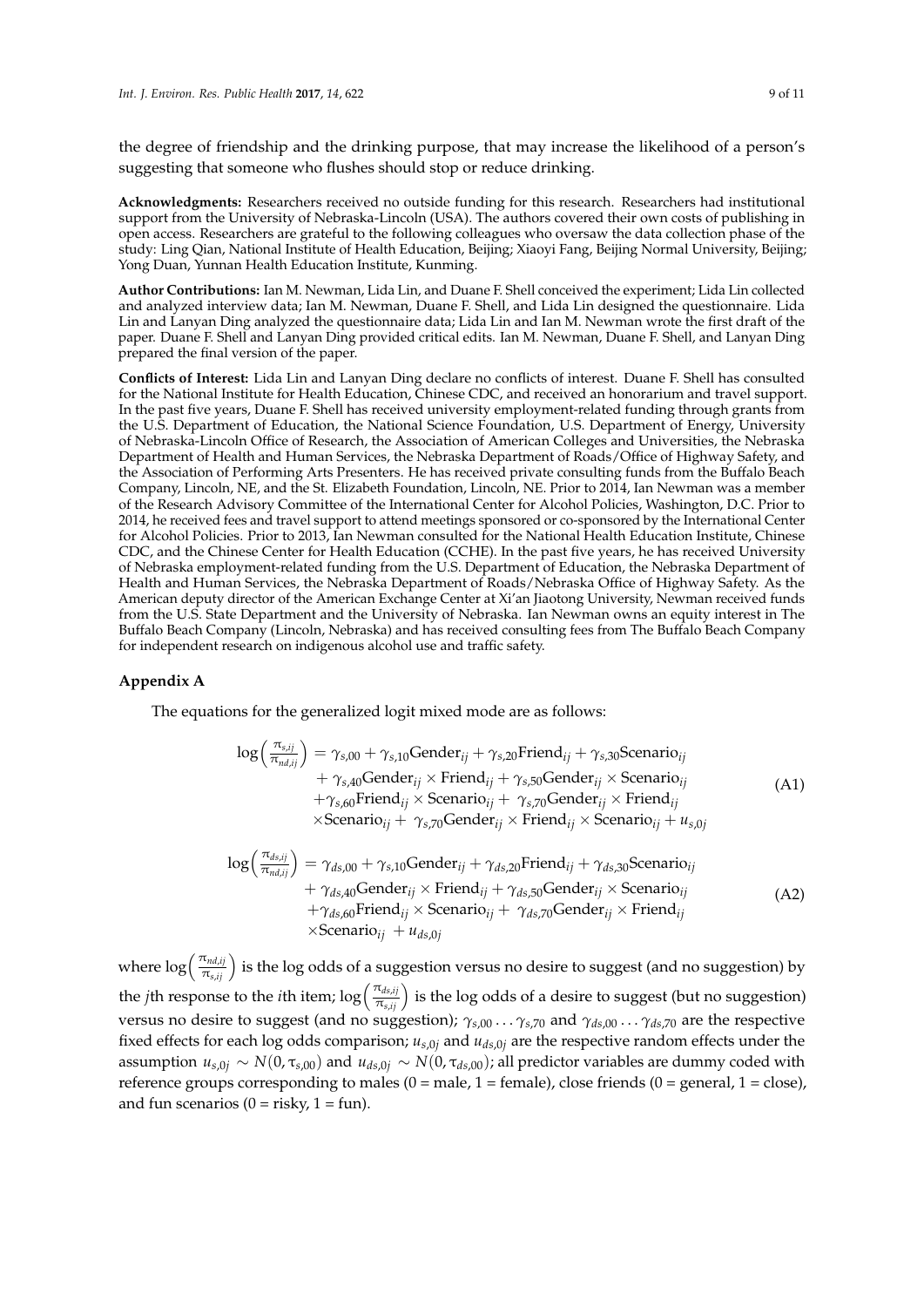# **References**

- <span id="page-9-0"></span>1. Zhang, J.; Zhang, S.; Song, Y.; Ma, G.; Meng, Y.; Ye, Z.; Ma, X.; Liu, M. Facial flushing after alcohol consumption and the risk of cancer: A meta-analysis. *Medicine* **2017**, *96*. [\[CrossRef\]](http://dx.doi.org/10.1097/MD.0000000000006506) [\[PubMed\]](http://www.ncbi.nlm.nih.gov/pubmed/28353603)
- <span id="page-9-1"></span>2. Fang, P.; Jiao, S.; Zhang, X.; Liu, Z.; Wang, H.; Gao, Y.; Luo, H.; Chen, T.; Shi, L. Meta-analysis of ALDH2 variants and esophageal cancer in Asians. *Asian Pac. J. Cancer Prev.* **2011**, *12*, 2623–2627. [\[PubMed\]](http://www.ncbi.nlm.nih.gov/pubmed/22320964)
- <span id="page-9-2"></span>3. Seitz, H.K.; Becker, P. Alcohol metabolism and cancer risk. *Alcohol Res. Health* **2007**, *30*, 38–41. [\[PubMed\]](http://www.ncbi.nlm.nih.gov/pubmed/17718399)
- <span id="page-9-3"></span>4. Vasiliou, V.; Nebert, D.W. Analysis and update of the human aldehyde dehydrogenase (ALDH) gene family. *Hum. Genom.* **2005**, *2*, 138–143.
- <span id="page-9-4"></span>5. Zbeda, R. Esophageal cancer and the "Asian Glow". Available online: [http://dujs.dartmouth.edu/2009/11/](http://dujs.dartmouth.edu/2009/11/esophageal-cancer-and-the-\T1\textquoteleft asian-glow\T1\textquoteright /#.WMBmXRiZPjA) [esophageal-cancer-and-the-\T1\textquoteleftasian-glow\T1\textquoteright/#.WMBmXRiZPjA](http://dujs.dartmouth.edu/2009/11/esophageal-cancer-and-the-\T1\textquoteleft asian-glow\T1\textquoteright /#.WMBmXRiZPjA) (accessed on 19 May 2017).
- <span id="page-9-5"></span>6. Lachenmeier, D.W.; Salaspuro, M. ALDH2-deficiency as genetic epidemiologic and biochemical model for the carcinogenicity of acetaldehyde. *Regul. Toxicol. Pharmacol.* **2017**, *86*, 128–136. [\[CrossRef\]](http://dx.doi.org/10.1016/j.yrtph.2017.02.024) [\[PubMed\]](http://www.ncbi.nlm.nih.gov/pubmed/28257851)
- <span id="page-9-6"></span>7. Wang, X.; Sheikh, S.; Saigal, D.; Robinson, L.; Weiner, H. Heterotetramers of human liver mitochondrial (Class 2) aldehyde dehydrogenase expressed in Escherichia coli a model to study the heterotetrotetramers expected to be found in oriental people. *J. Biol. Chem.* **1996**, *271*, 31172–31178. [\[CrossRef\]](http://dx.doi.org/10.1074/jbc.271.49.31172) [\[PubMed\]](http://www.ncbi.nlm.nih.gov/pubmed/8940116)
- <span id="page-9-7"></span>8. Goldman, D. Aldehyde dehydrogenase deficiency as cause of facial flushing reaction to alcohol in Japanese. *Alcohol Health Res. World* **1995**, *19*, 48.
- <span id="page-9-8"></span>9. Luczak, S.E.; Shea, S.H.; Hsueh, A.C.; Chang, J.; Carr, L.G.; Wall, T.L. ALDH2\*2 is associated with a decreased likelihood of alcohol-induced blackouts in Asian American college students. *J. Stud. Alcohol* **2006**, *67*, 349–353. [\[CrossRef\]](http://dx.doi.org/10.15288/jsa.2006.67.349) [\[PubMed\]](http://www.ncbi.nlm.nih.gov/pubmed/16608143)
- <span id="page-9-9"></span>10. Parrish, K.M.; Higuchi, S.; Stinson, F.S.; Dufour, M.C.; Towle, L.H.; Harford, T.C. Genetic or cultural determinants of drinking: A study of embarrassment at facial flushing among Japanese and Japanese-Americans. *J. Subst. Abuse* **1990**, *2*, 439–447. [\[CrossRef\]](http://dx.doi.org/10.1016/S0899-3289(12)80004-6)
- 11. Newman, I.M. Cultural aspects of drinking patterns and alcohol controls in China. *Globe* **2002**, *2002*, 18–21.
- 12. Lee, J.A. Chinese, alcohol and flushing: Sociohistorical and biobehavioral considerations. *J. Psychoact. Drugs* **1987**, *19*, 319–327. [\[CrossRef\]](http://dx.doi.org/10.1080/02791072.1987.10472419) [\[PubMed\]](http://www.ncbi.nlm.nih.gov/pubmed/3443888)
- <span id="page-9-10"></span>13. Cheung, Y.W. Beyond liver and culture: A review of theories and research in drinking among Chinese in North America. *Subst. Use Misuse* **1993**, *28*, 1497–1513. [\[CrossRef\]](http://dx.doi.org/10.3109/10826089309062196)
- <span id="page-9-11"></span>14. Higuchi, S.; Matsushita, S.; Imazeki, H.; Kinoshita, T.; Takagi, S.; Kono, H. Aldehyde dehydrogenase genotypes in Japanese alcoholics. *Lancet* **1994**, *343*, 741–742. [\[CrossRef\]](http://dx.doi.org/10.1016/S0140-6736(94)91629-2)
- <span id="page-9-12"></span>15. Yokoyama, T.; Yokoyama, A.; Kato, H.; Tsujinaka, T.; Muto, M.; Omori, T.; Haneda, T.; Kumagai, Y.; Igaki, H.; Yokoyama, M.; et al. Alcohol flushing, alcohol and aldehyde dehydrogenase genotypes, and risk for esophageal squamous cell carcinoma in Japanese men. *Cancer Epidemiol. Biomark. Prev.* **2003**, *12*, 1227–1233.
- <span id="page-9-13"></span>16. Jiang, H.; Room, R.; Hao, W. Alcohol and related health issues in China: Action needed. *Lancet Glob. Health* **2015**, *3*, e190–e191. [\[CrossRef\]](http://dx.doi.org/10.1016/S2214-109X(15)70017-3)
- 17. World Health Organization. *Country Profiles: China*; Global Status Report on Alcohol and Health 2014; World Health Organization: Geneva, Switzerland, 2014.
- <span id="page-9-14"></span>18. Ma, S.B.; Kong, L.Z. *Nutrition and Health Situation Survey among Chinese Residents: Research Report No. 9 Behavior and Lifestyle*; Renmin Weisheng Chubanshe (People's Medical Publishing House): Beijing, China, 2006.
- <span id="page-9-15"></span>19. Lin, Y.; Totsuka, Y.; He, Y.; Kikuchi, S.; Qiao, Y.; Ueda, J.; Wei, W.; Inoue, M.; Tanaka, H. Epidemiology of esophageal cancer in Japan and China. *J. Epidemiol.* **2013**, *23*, 233–242. [\[CrossRef\]](http://dx.doi.org/10.2188/jea.JE20120162) [\[PubMed\]](http://www.ncbi.nlm.nih.gov/pubmed/23629646)
- <span id="page-9-16"></span>20. Brooks, P.J.; Enoch, M.A.; Goldman, D.; Li, T.K.; Yokoyama, A. The alcohol flushing response: An unrecognized risk factor for esophageal cancer from alcohol consumption. *PLoS Med.* **2009**, *6*, e1000050. [\[CrossRef\]](http://dx.doi.org/10.1371/journal.pmed.1000050) [\[PubMed\]](http://www.ncbi.nlm.nih.gov/pubmed/19320537)
- <span id="page-9-17"></span>21. Zhang, J.G.; Merrick, T.M.; Newman, I.M.; Qian, L. The social meaning of alcohol-related flushing. *Zhongguo Jiankang Jiaoyu (Chin. J. Health Educ.)* **2007**, *23*, 271–274.
- 22. Newman, I.M.; Jinnai, I.; Zhao, J.; Huang, Z.; Pu, J.; Qian, L. Social meaning of alcohol-related flushing among university students in China. *Asia Pac. J. Public Health* **2013**, *25*. [\[CrossRef\]](http://dx.doi.org/10.1177/1010539511420702) [\[PubMed\]](http://www.ncbi.nlm.nih.gov/pubmed/21914706)